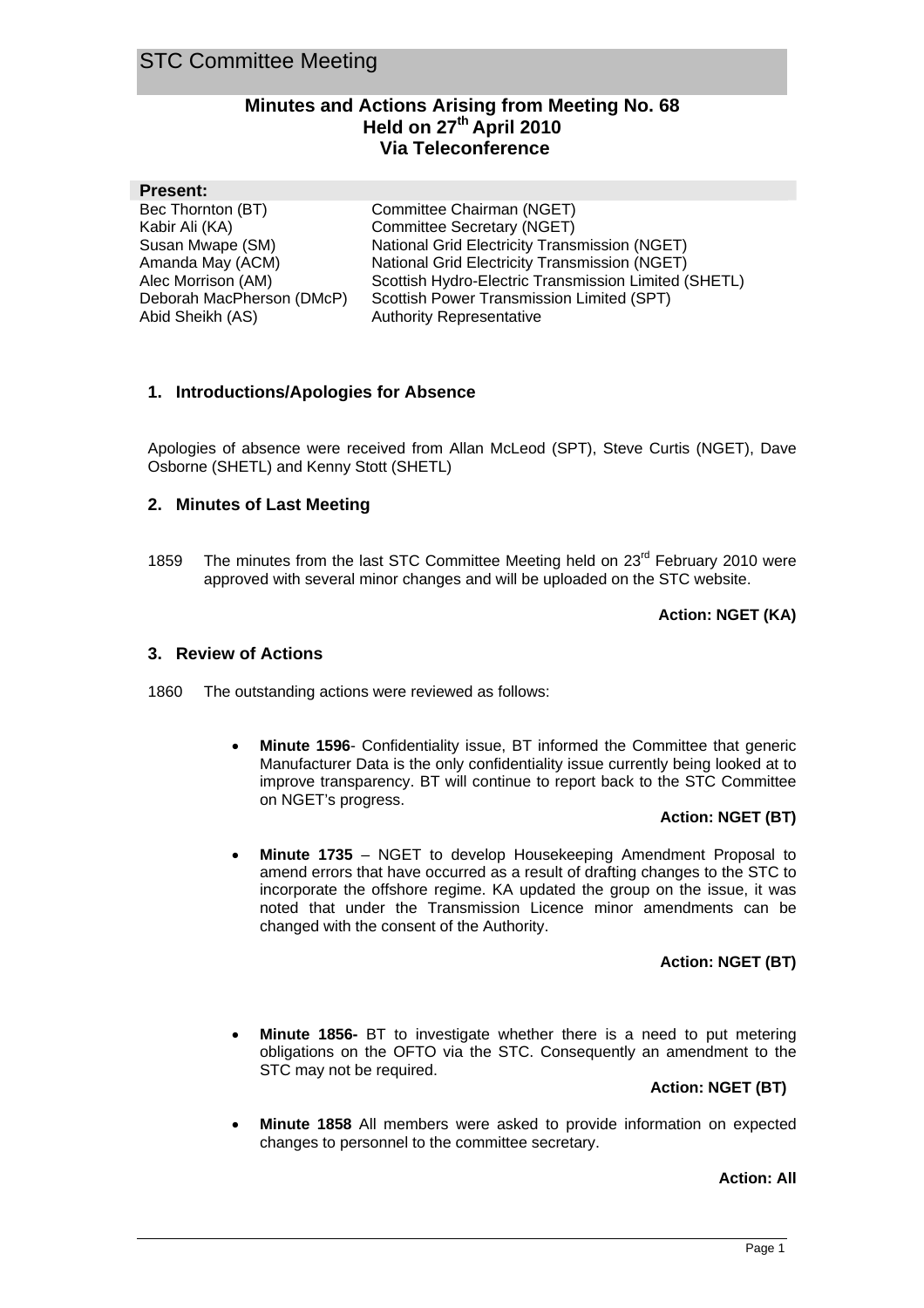# STC Committee Meeting

All other actions are either completed or were discussed under relevant Agenda items.

#### **4. New Amendment Proposals**

#### **Amendment Proposal CA035**

1861 CA035 was presented to the members at the April STC Committee meeting without the draft legal text. To finalise the draft legal wording NGET are currently working on incorporating compliance testing of OFTO assets to comply with the New Section K of the STC. The STC Committee are to consider whether this proposal should proceed to Assessment and Report phase or Evaluation stage, for decision at the next STC Committee meeting. BT to circulate legal text before the next meeting.

#### **Action:NGET(BT)**

#### **Amendment Proposal CA036**

1862 CA036 was presented to the members at the April STC Committee meeting. Obligations are put on the TO to support NGET prepare the Offshore Development Information Statement (ODIS). Impacted areas include Section D,H,J and Schedule 3. Consequently this will allow more collaboration between the parties where the STC does not articulate. The ODIS is required to be finalised and produced by September each year. The STC Committee agreed to consider whether this proposal should go to Evaluation stage and comments are to be forwarded to ACM before the next meeting. It was noted that the JPC agreed with the proposal in principle. KA to send out word versions of the proposal and BT to circulate the draft STCP to the STC committee before the next meeting.

**Action: NGET(BT/KA)** 

#### **5. Amendment Proposals**

1863 There were no Amendment Proposals.

#### **6. Working Group Reports**

1864 There were no Working Group reports.

#### **7. Proposed Amendment Reports**

1865 There were no proposed Amendment Reports.

#### **8. Amendment Reports**

1866 There were no Amendment Reports.

#### **9. Pending Authority Decisions**

1867 None

#### **10. Authority Decisions**

1868 None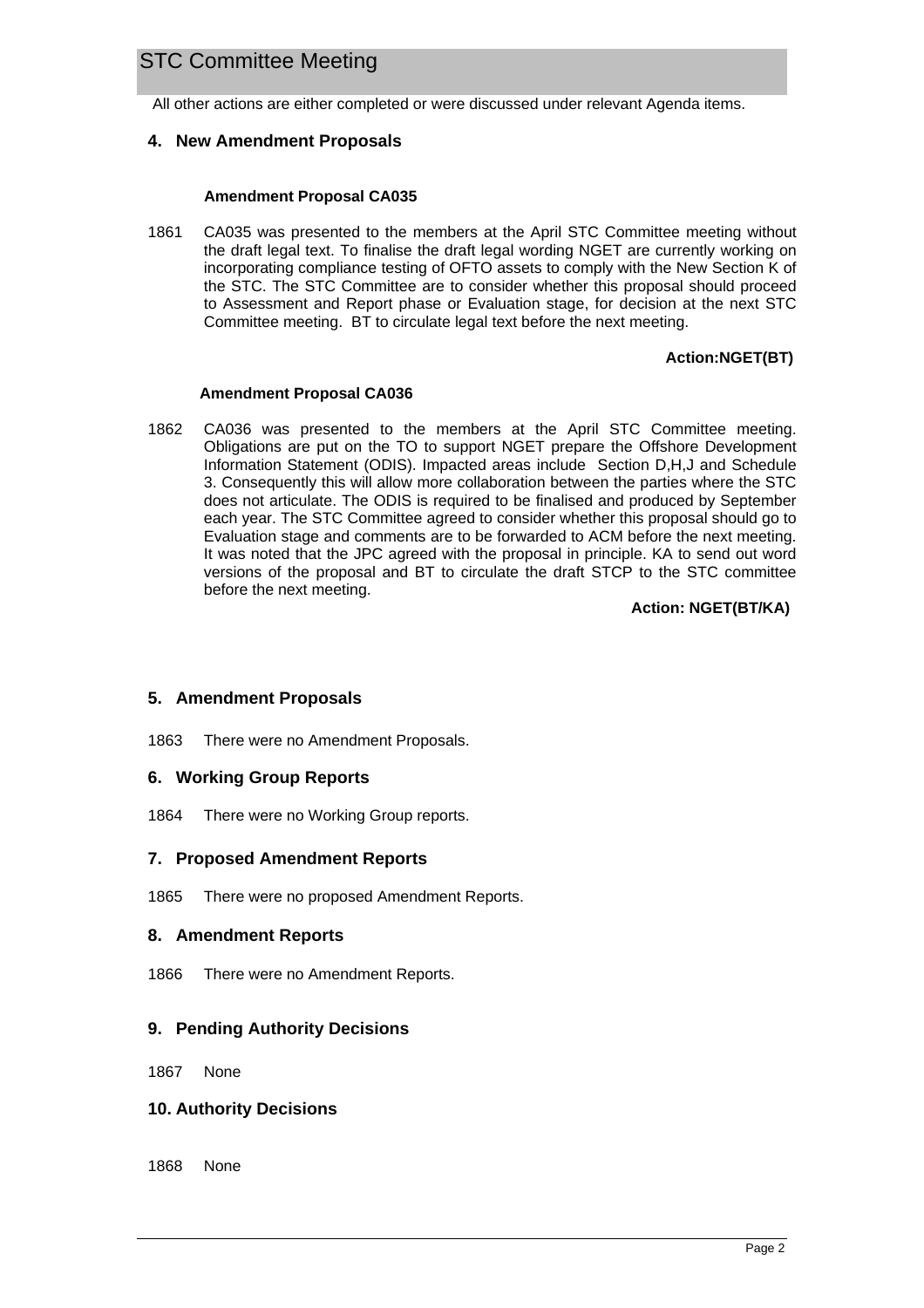### **11. STC Procedures**

1869 **PA048 – STCP 16-1** AM and ACM are to arrange the tripartite meeting and progress this issue. At the April STC Committee meeting members wanted to understand what the correct interpretation of third party works were for assets replacements from Ofgem. However some confusion arose over what the next steps were, AS informed the group from previous minutes Ofgem had commented that the interpretations provided by NGET were not absolutely clear. To resolve this issue there needed to be a meeting set up outside the Committee meeting. This was to be organised with Lesley Nugent (Ofgem) and the parties concerned. AS conveyed Ofgem's resources will be available where possible to move the issue forward.

#### **Action: NGET (ACM)/SHETL (AM)**

1870 **Minute 1847** STCP19-5 Initial comments have been provided by SPT although KS is still to provide detailed feedback. There is a requirement to have references to "Affected TOs" in 19-5 and links to other STCPs in the 19 series but these are currently missing. A tripartite meeting is to be held between Landel Johnson, Mark Horley, Hamish Dallachy and Allan Macleod to discuss concerns. ACM agreed to speak to Mark Horley about setting up a meeting.

#### **Action: NGET(ACM)**

1871 **Minute 1849** STCP12-1 Landel Johnson had provided some feedback to KS, raising some concerns. All three parties must agree how best to take forward. DMcP is still awaiting detailed internal comment. BT agreed to contact Paul Thompson in Wokingham, to arrange a tri-partite meeting to discuss the topic with SPT (David Adam and Neil Waters) and SHETL (Landel Johnson). AM to chase David Adam.

#### **Action: SHETL (AM)**

#### **12. Transmission Access**

1872 The Authority informed they are waiting for DECC's review of access arrangements therefore there was nothing new to report.

#### **13. Code Governance**

- 1873 On the 31<sup>st</sup> March 2010 Ofgem had published final proposals for Code Governance which included areas such introduction of significant Code Reviews, introduction Self Governance, Critical friend, the evolving role of Code Administrators, Code of Practice and KPI's. Publications also included areas on Charging Methodology to be included in the codes. The main impact is on BSC, UNC and the CUSC. AS informed considerations are to be given to Environmental Assessment set out in the final proposals which included timing out issues, and Risk of impact.
- 1874 On the 31<sup>st</sup> March the Authority had also published Final Proposals on licence drafting Consultation. A workshop had been undertaken on the  $23<sup>rd</sup>$  April as a follow up to discuss some of the issues that arose.
- 1875 In addition the Code of Practice open letter was also published on the  $31<sup>st</sup>$  March 2010 setting out principles that apply to Code Administration and Best Practice. In parallel a workshop had been scheduled on the  $29<sup>th</sup>$  April to facilitate how these processes can be put into place.
- 1876 As a consequence of the Final Proposals, the STC would need to insure Amendment Proposals are assessed against greenhouse gas emissions. Several members raised concerns over how one would be compliant. AS informed the STC Committee that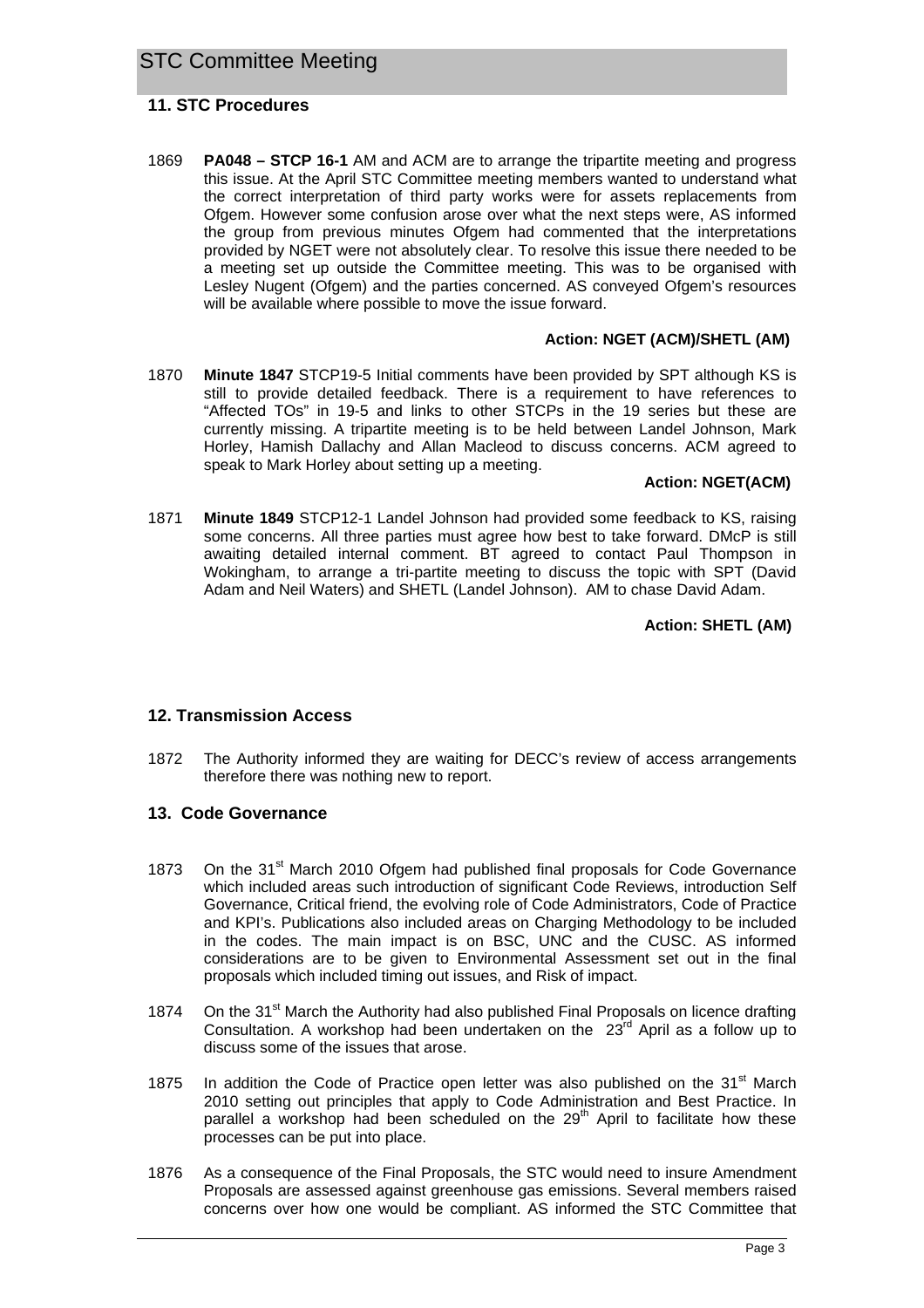# STC Committee Meeting

documentation is available for guidance to help measure and quantify impacts. If members are still concerned then these issues are to be picked up outside the meeting.

1877 A presentation on the third package was submitted prior to the Committee meeting by AS which gave an update on how the EU third package came about and what was happening currently with regards to its progress. DECC had published a call for evidence, to convey how it would be implemented. It was clarified that the third Package was a government proposal and not an Ofgem proposal. Several members were unsure how this will affect the STC as no consideration had been given previously. BT to forward the presentation to National Grids European Policy Team and to investigate the possible time scales with regards to the expectations of the STC.

#### **Action:NGET (BT)**

#### **14. Impact of Other Code Modifications**

1878 CAP181 Consequential changes related to the Grid Code Amendment A/10 to formalise a compliance process within the Grid Code for all new Generators and directly connected Converter Stations. This will help improve consistency and visibility of the existing processes. A number of industry codes including CUSC, DCUSA and the Distribution Code had been identified needing consequential changes. It was initially thought compliance would be covered by STCP19-5 however BT is to investigate further to confirm.

**Action:NGET (BT)** 

#### **15. Reports from Sub Committees**

1879 The last JPC meeting was held on the 26th February 2010, the minutes of the meeting are to be circulated to the STC committee.

#### **Action:NGET (KA)**

#### **16. Any Other Business**

- 1880 **Offshore** The preferred bidders for offshore are expected to be appointed in the coming months. BT had sent an email to Ofgem raising concerns with regards:
	- a. Timescales
	- b. When OFTOs are able to Accede to the STC
	- c. Some concerns on contradicting texts in the STC
	- d. Who can accede i.e. does a licence have to be issued prior to Accession.
- 1881 BT introduced SM a graduate from the NGETs graduate scheme as an observer to STC Committee meeting. SM will raise a modification proposal for a new schedule in the STC to allow one to see who the individual parties are to the STC.
- 1882 BT also informed the group Section B of the STC is currently not transparent whether an OFTO is able to sit on the Committee after the time of registration. Tom Derry a new member of the Electricity Codes team will be drafting an Amendment Proposal to correct this defect.